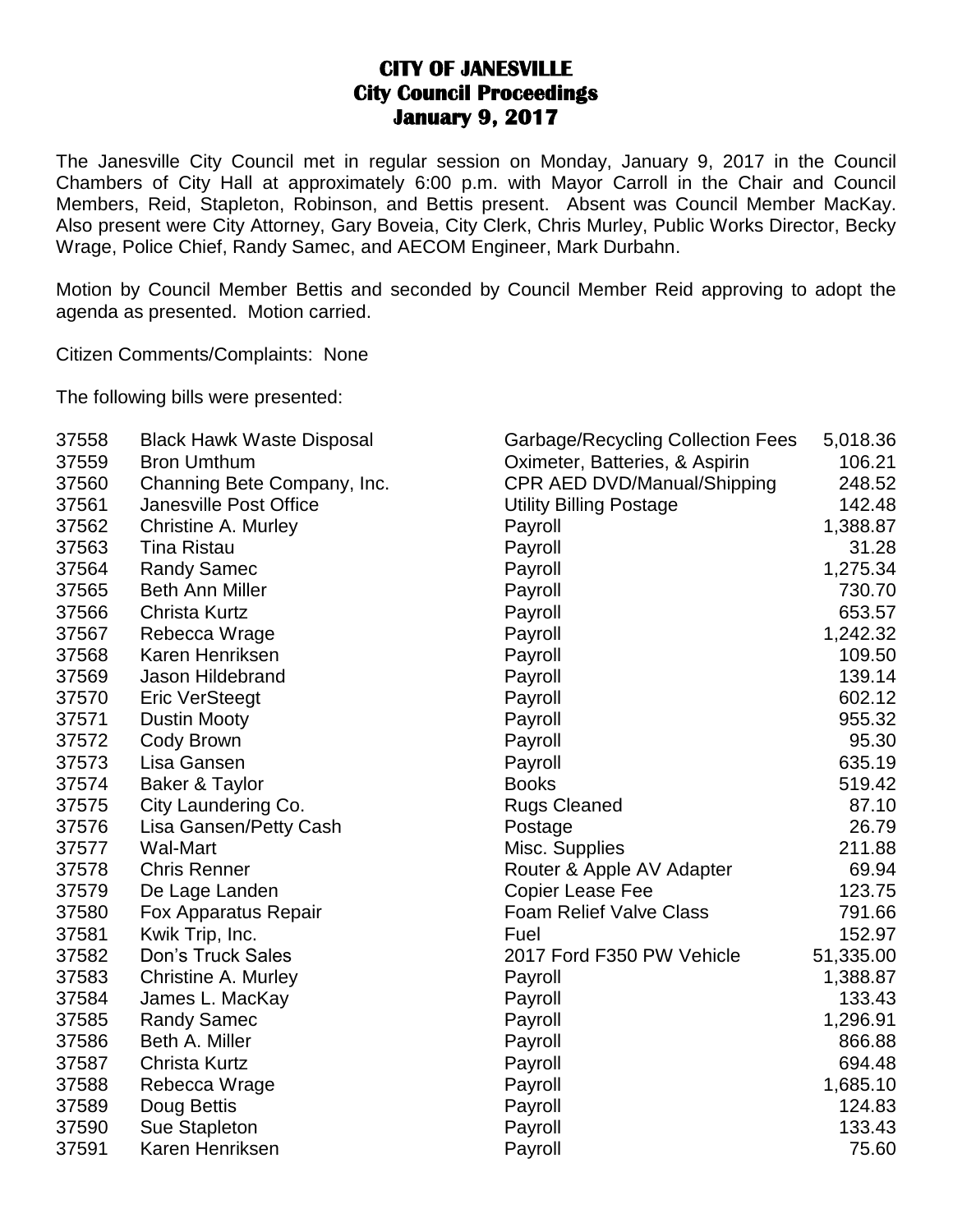| 37593<br>Sandi Carroll<br>Payroll<br><b>Keith Reid</b><br>37594<br>Payroll<br>37595<br><b>Chris Robinson</b><br>Payroll<br>37596<br>Payroll<br><b>Dustin Mooty</b><br>37597<br>Cody Brown<br>Payroll<br>37598<br>Lisa Gansen<br>Payroll<br>37599<br><b>VOID</b><br>37600<br><b>IPERS</b><br><b>IPERS</b><br>5,320.26<br><b>VOID</b><br>37601<br>37602<br>1,322.00<br>Treasurer-State of Iowa<br><b>State Taxes</b><br>37603<br>Treasurer-State of Iowa<br><b>Sales Taxes</b><br>2,046.00<br>37604<br><b>AFLAC Insurance</b><br><b>Optional Employee Insurance</b><br>37605<br>Sun Life Financial<br>Employee Life & Disability Insurance<br>37606<br><b>Chris Renner</b><br>Pizza (Training Session)<br>37607<br><b>AECOM</b><br><b>Engineering Fees</b><br>37608<br><b>Affordable Tree Service</b><br><b>Tree Removal Services</b><br>37609<br><b>Black Hawk County Treasurer</b><br><b>EDACS Fees</b><br><b>Landfill Fees</b><br>37610<br><b>Black Hawk Waste Disposal</b><br>37611<br>Boveia Law Firm<br><b>Attorney Fees</b><br>37612<br>5,000 Sandbags-Sept2016Flood<br><b>Bremer County Emergency Management</b><br>37613<br><b>Bremer County Treasurer</b><br><b>Quarterly Contract Fee</b><br>37614<br>C & C Welding & Sandblast<br>Eyebolt Kit for Plow<br>37615<br><b>Campbell Supply Waterloo</b><br>PW Dept. Jacket<br>37616<br><b>Cedar Bend Humane Society</b><br><b>Stray Dog Surrender Fee</b><br>37617<br><b>Central Iowa Water Association</b><br>1,747,000 Gallons Bulk Water Fee<br>37618<br>Iowa Prison Industries<br>Signs<br>37619<br>Janesville Lumber<br>Calcium Chloride Bags<br>37620<br>Janesville Post Office<br>Permit #9 Fee<br>37621<br>M1 Vehicle - Carwash Fee<br>Jason Hoerman<br>37622<br><b>Jim Hundley Heating</b><br>Service Call & Pressure Switch Fee<br>37623<br>John Deere Financial<br><b>Tractor/Mower Service Repairs</b><br>37624<br>Samples<br><b>Keystone Laboratories</b><br>37625<br><b>VOID</b><br>37626<br><b>VOID</b><br>37627<br><b>VOID</b><br>37628<br>Kwik Trip, Inc.<br>Fuel<br>37629<br>Marco, Inc.<br><b>Copies Per Lease</b><br>37630<br><b>Notary Insert</b><br>Matt Parrott & Sons Company<br>37631<br><b>Monthly Utility Bill</b><br>Mid American Energy Company<br>37632<br><b>One Solution</b><br><b>Web/Email Hosting &amp; Domain Fees</b><br>37633<br>Memorial - R. Clemenson<br><b>Regional Hospice Services</b><br>37634<br><b>Rite Price Office Supply</b><br>Paper<br>37635<br>Sam's Club<br>Microwave<br>37636<br>Special Janesville Library<br>1/12 Annual City Contribution | 37592 | <b>Eric VerSteegt</b> | Payroll | 629.44    |
|----------------------------------------------------------------------------------------------------------------------------------------------------------------------------------------------------------------------------------------------------------------------------------------------------------------------------------------------------------------------------------------------------------------------------------------------------------------------------------------------------------------------------------------------------------------------------------------------------------------------------------------------------------------------------------------------------------------------------------------------------------------------------------------------------------------------------------------------------------------------------------------------------------------------------------------------------------------------------------------------------------------------------------------------------------------------------------------------------------------------------------------------------------------------------------------------------------------------------------------------------------------------------------------------------------------------------------------------------------------------------------------------------------------------------------------------------------------------------------------------------------------------------------------------------------------------------------------------------------------------------------------------------------------------------------------------------------------------------------------------------------------------------------------------------------------------------------------------------------------------------------------------------------------------------------------------------------------------------------------------------------------------------------------------------------------------------------------------------------------------------------------------------------------------------------------------------------------------------------------------------------------------------------------------------------------------------------------------------------------------------------------------------------------------------------------------------------------------------------------------------------------------------------------------------------|-------|-----------------------|---------|-----------|
|                                                                                                                                                                                                                                                                                                                                                                                                                                                                                                                                                                                                                                                                                                                                                                                                                                                                                                                                                                                                                                                                                                                                                                                                                                                                                                                                                                                                                                                                                                                                                                                                                                                                                                                                                                                                                                                                                                                                                                                                                                                                                                                                                                                                                                                                                                                                                                                                                                                                                                                                                          |       |                       |         | 415.57    |
|                                                                                                                                                                                                                                                                                                                                                                                                                                                                                                                                                                                                                                                                                                                                                                                                                                                                                                                                                                                                                                                                                                                                                                                                                                                                                                                                                                                                                                                                                                                                                                                                                                                                                                                                                                                                                                                                                                                                                                                                                                                                                                                                                                                                                                                                                                                                                                                                                                                                                                                                                          |       |                       |         | 133.43    |
|                                                                                                                                                                                                                                                                                                                                                                                                                                                                                                                                                                                                                                                                                                                                                                                                                                                                                                                                                                                                                                                                                                                                                                                                                                                                                                                                                                                                                                                                                                                                                                                                                                                                                                                                                                                                                                                                                                                                                                                                                                                                                                                                                                                                                                                                                                                                                                                                                                                                                                                                                          |       |                       |         | 124.83    |
|                                                                                                                                                                                                                                                                                                                                                                                                                                                                                                                                                                                                                                                                                                                                                                                                                                                                                                                                                                                                                                                                                                                                                                                                                                                                                                                                                                                                                                                                                                                                                                                                                                                                                                                                                                                                                                                                                                                                                                                                                                                                                                                                                                                                                                                                                                                                                                                                                                                                                                                                                          |       |                       |         | 978.15    |
|                                                                                                                                                                                                                                                                                                                                                                                                                                                                                                                                                                                                                                                                                                                                                                                                                                                                                                                                                                                                                                                                                                                                                                                                                                                                                                                                                                                                                                                                                                                                                                                                                                                                                                                                                                                                                                                                                                                                                                                                                                                                                                                                                                                                                                                                                                                                                                                                                                                                                                                                                          |       |                       |         | 479.11    |
|                                                                                                                                                                                                                                                                                                                                                                                                                                                                                                                                                                                                                                                                                                                                                                                                                                                                                                                                                                                                                                                                                                                                                                                                                                                                                                                                                                                                                                                                                                                                                                                                                                                                                                                                                                                                                                                                                                                                                                                                                                                                                                                                                                                                                                                                                                                                                                                                                                                                                                                                                          |       |                       |         | 724.53    |
|                                                                                                                                                                                                                                                                                                                                                                                                                                                                                                                                                                                                                                                                                                                                                                                                                                                                                                                                                                                                                                                                                                                                                                                                                                                                                                                                                                                                                                                                                                                                                                                                                                                                                                                                                                                                                                                                                                                                                                                                                                                                                                                                                                                                                                                                                                                                                                                                                                                                                                                                                          |       |                       |         | .00       |
|                                                                                                                                                                                                                                                                                                                                                                                                                                                                                                                                                                                                                                                                                                                                                                                                                                                                                                                                                                                                                                                                                                                                                                                                                                                                                                                                                                                                                                                                                                                                                                                                                                                                                                                                                                                                                                                                                                                                                                                                                                                                                                                                                                                                                                                                                                                                                                                                                                                                                                                                                          |       |                       |         |           |
|                                                                                                                                                                                                                                                                                                                                                                                                                                                                                                                                                                                                                                                                                                                                                                                                                                                                                                                                                                                                                                                                                                                                                                                                                                                                                                                                                                                                                                                                                                                                                                                                                                                                                                                                                                                                                                                                                                                                                                                                                                                                                                                                                                                                                                                                                                                                                                                                                                                                                                                                                          |       |                       |         | .00       |
|                                                                                                                                                                                                                                                                                                                                                                                                                                                                                                                                                                                                                                                                                                                                                                                                                                                                                                                                                                                                                                                                                                                                                                                                                                                                                                                                                                                                                                                                                                                                                                                                                                                                                                                                                                                                                                                                                                                                                                                                                                                                                                                                                                                                                                                                                                                                                                                                                                                                                                                                                          |       |                       |         |           |
|                                                                                                                                                                                                                                                                                                                                                                                                                                                                                                                                                                                                                                                                                                                                                                                                                                                                                                                                                                                                                                                                                                                                                                                                                                                                                                                                                                                                                                                                                                                                                                                                                                                                                                                                                                                                                                                                                                                                                                                                                                                                                                                                                                                                                                                                                                                                                                                                                                                                                                                                                          |       |                       |         |           |
|                                                                                                                                                                                                                                                                                                                                                                                                                                                                                                                                                                                                                                                                                                                                                                                                                                                                                                                                                                                                                                                                                                                                                                                                                                                                                                                                                                                                                                                                                                                                                                                                                                                                                                                                                                                                                                                                                                                                                                                                                                                                                                                                                                                                                                                                                                                                                                                                                                                                                                                                                          |       |                       |         |           |
|                                                                                                                                                                                                                                                                                                                                                                                                                                                                                                                                                                                                                                                                                                                                                                                                                                                                                                                                                                                                                                                                                                                                                                                                                                                                                                                                                                                                                                                                                                                                                                                                                                                                                                                                                                                                                                                                                                                                                                                                                                                                                                                                                                                                                                                                                                                                                                                                                                                                                                                                                          |       |                       |         | 115.68    |
|                                                                                                                                                                                                                                                                                                                                                                                                                                                                                                                                                                                                                                                                                                                                                                                                                                                                                                                                                                                                                                                                                                                                                                                                                                                                                                                                                                                                                                                                                                                                                                                                                                                                                                                                                                                                                                                                                                                                                                                                                                                                                                                                                                                                                                                                                                                                                                                                                                                                                                                                                          |       |                       |         | 313.85    |
|                                                                                                                                                                                                                                                                                                                                                                                                                                                                                                                                                                                                                                                                                                                                                                                                                                                                                                                                                                                                                                                                                                                                                                                                                                                                                                                                                                                                                                                                                                                                                                                                                                                                                                                                                                                                                                                                                                                                                                                                                                                                                                                                                                                                                                                                                                                                                                                                                                                                                                                                                          |       |                       |         | 238.65    |
|                                                                                                                                                                                                                                                                                                                                                                                                                                                                                                                                                                                                                                                                                                                                                                                                                                                                                                                                                                                                                                                                                                                                                                                                                                                                                                                                                                                                                                                                                                                                                                                                                                                                                                                                                                                                                                                                                                                                                                                                                                                                                                                                                                                                                                                                                                                                                                                                                                                                                                                                                          |       |                       |         | 2,088.97  |
|                                                                                                                                                                                                                                                                                                                                                                                                                                                                                                                                                                                                                                                                                                                                                                                                                                                                                                                                                                                                                                                                                                                                                                                                                                                                                                                                                                                                                                                                                                                                                                                                                                                                                                                                                                                                                                                                                                                                                                                                                                                                                                                                                                                                                                                                                                                                                                                                                                                                                                                                                          |       |                       |         | 2,000.00  |
|                                                                                                                                                                                                                                                                                                                                                                                                                                                                                                                                                                                                                                                                                                                                                                                                                                                                                                                                                                                                                                                                                                                                                                                                                                                                                                                                                                                                                                                                                                                                                                                                                                                                                                                                                                                                                                                                                                                                                                                                                                                                                                                                                                                                                                                                                                                                                                                                                                                                                                                                                          |       |                       |         | 110.19    |
|                                                                                                                                                                                                                                                                                                                                                                                                                                                                                                                                                                                                                                                                                                                                                                                                                                                                                                                                                                                                                                                                                                                                                                                                                                                                                                                                                                                                                                                                                                                                                                                                                                                                                                                                                                                                                                                                                                                                                                                                                                                                                                                                                                                                                                                                                                                                                                                                                                                                                                                                                          |       |                       |         | 627.13    |
|                                                                                                                                                                                                                                                                                                                                                                                                                                                                                                                                                                                                                                                                                                                                                                                                                                                                                                                                                                                                                                                                                                                                                                                                                                                                                                                                                                                                                                                                                                                                                                                                                                                                                                                                                                                                                                                                                                                                                                                                                                                                                                                                                                                                                                                                                                                                                                                                                                                                                                                                                          |       |                       |         | 789.16    |
|                                                                                                                                                                                                                                                                                                                                                                                                                                                                                                                                                                                                                                                                                                                                                                                                                                                                                                                                                                                                                                                                                                                                                                                                                                                                                                                                                                                                                                                                                                                                                                                                                                                                                                                                                                                                                                                                                                                                                                                                                                                                                                                                                                                                                                                                                                                                                                                                                                                                                                                                                          |       |                       |         | 2,500.00  |
|                                                                                                                                                                                                                                                                                                                                                                                                                                                                                                                                                                                                                                                                                                                                                                                                                                                                                                                                                                                                                                                                                                                                                                                                                                                                                                                                                                                                                                                                                                                                                                                                                                                                                                                                                                                                                                                                                                                                                                                                                                                                                                                                                                                                                                                                                                                                                                                                                                                                                                                                                          |       |                       |         | 150.00    |
|                                                                                                                                                                                                                                                                                                                                                                                                                                                                                                                                                                                                                                                                                                                                                                                                                                                                                                                                                                                                                                                                                                                                                                                                                                                                                                                                                                                                                                                                                                                                                                                                                                                                                                                                                                                                                                                                                                                                                                                                                                                                                                                                                                                                                                                                                                                                                                                                                                                                                                                                                          |       |                       |         | 12.34     |
|                                                                                                                                                                                                                                                                                                                                                                                                                                                                                                                                                                                                                                                                                                                                                                                                                                                                                                                                                                                                                                                                                                                                                                                                                                                                                                                                                                                                                                                                                                                                                                                                                                                                                                                                                                                                                                                                                                                                                                                                                                                                                                                                                                                                                                                                                                                                                                                                                                                                                                                                                          |       |                       |         | 64.99     |
|                                                                                                                                                                                                                                                                                                                                                                                                                                                                                                                                                                                                                                                                                                                                                                                                                                                                                                                                                                                                                                                                                                                                                                                                                                                                                                                                                                                                                                                                                                                                                                                                                                                                                                                                                                                                                                                                                                                                                                                                                                                                                                                                                                                                                                                                                                                                                                                                                                                                                                                                                          |       |                       |         | 30.00     |
|                                                                                                                                                                                                                                                                                                                                                                                                                                                                                                                                                                                                                                                                                                                                                                                                                                                                                                                                                                                                                                                                                                                                                                                                                                                                                                                                                                                                                                                                                                                                                                                                                                                                                                                                                                                                                                                                                                                                                                                                                                                                                                                                                                                                                                                                                                                                                                                                                                                                                                                                                          |       |                       |         | 10,687.95 |
|                                                                                                                                                                                                                                                                                                                                                                                                                                                                                                                                                                                                                                                                                                                                                                                                                                                                                                                                                                                                                                                                                                                                                                                                                                                                                                                                                                                                                                                                                                                                                                                                                                                                                                                                                                                                                                                                                                                                                                                                                                                                                                                                                                                                                                                                                                                                                                                                                                                                                                                                                          |       |                       |         | 491.81    |
|                                                                                                                                                                                                                                                                                                                                                                                                                                                                                                                                                                                                                                                                                                                                                                                                                                                                                                                                                                                                                                                                                                                                                                                                                                                                                                                                                                                                                                                                                                                                                                                                                                                                                                                                                                                                                                                                                                                                                                                                                                                                                                                                                                                                                                                                                                                                                                                                                                                                                                                                                          |       |                       |         | 104.43    |
|                                                                                                                                                                                                                                                                                                                                                                                                                                                                                                                                                                                                                                                                                                                                                                                                                                                                                                                                                                                                                                                                                                                                                                                                                                                                                                                                                                                                                                                                                                                                                                                                                                                                                                                                                                                                                                                                                                                                                                                                                                                                                                                                                                                                                                                                                                                                                                                                                                                                                                                                                          |       |                       |         | 225.00    |
|                                                                                                                                                                                                                                                                                                                                                                                                                                                                                                                                                                                                                                                                                                                                                                                                                                                                                                                                                                                                                                                                                                                                                                                                                                                                                                                                                                                                                                                                                                                                                                                                                                                                                                                                                                                                                                                                                                                                                                                                                                                                                                                                                                                                                                                                                                                                                                                                                                                                                                                                                          |       |                       |         | 7.00      |
|                                                                                                                                                                                                                                                                                                                                                                                                                                                                                                                                                                                                                                                                                                                                                                                                                                                                                                                                                                                                                                                                                                                                                                                                                                                                                                                                                                                                                                                                                                                                                                                                                                                                                                                                                                                                                                                                                                                                                                                                                                                                                                                                                                                                                                                                                                                                                                                                                                                                                                                                                          |       |                       |         | 127.86    |
|                                                                                                                                                                                                                                                                                                                                                                                                                                                                                                                                                                                                                                                                                                                                                                                                                                                                                                                                                                                                                                                                                                                                                                                                                                                                                                                                                                                                                                                                                                                                                                                                                                                                                                                                                                                                                                                                                                                                                                                                                                                                                                                                                                                                                                                                                                                                                                                                                                                                                                                                                          |       |                       |         | 824.31    |
|                                                                                                                                                                                                                                                                                                                                                                                                                                                                                                                                                                                                                                                                                                                                                                                                                                                                                                                                                                                                                                                                                                                                                                                                                                                                                                                                                                                                                                                                                                                                                                                                                                                                                                                                                                                                                                                                                                                                                                                                                                                                                                                                                                                                                                                                                                                                                                                                                                                                                                                                                          |       |                       |         |           |
|                                                                                                                                                                                                                                                                                                                                                                                                                                                                                                                                                                                                                                                                                                                                                                                                                                                                                                                                                                                                                                                                                                                                                                                                                                                                                                                                                                                                                                                                                                                                                                                                                                                                                                                                                                                                                                                                                                                                                                                                                                                                                                                                                                                                                                                                                                                                                                                                                                                                                                                                                          |       |                       |         | 327.00    |
|                                                                                                                                                                                                                                                                                                                                                                                                                                                                                                                                                                                                                                                                                                                                                                                                                                                                                                                                                                                                                                                                                                                                                                                                                                                                                                                                                                                                                                                                                                                                                                                                                                                                                                                                                                                                                                                                                                                                                                                                                                                                                                                                                                                                                                                                                                                                                                                                                                                                                                                                                          |       |                       |         | .00       |
|                                                                                                                                                                                                                                                                                                                                                                                                                                                                                                                                                                                                                                                                                                                                                                                                                                                                                                                                                                                                                                                                                                                                                                                                                                                                                                                                                                                                                                                                                                                                                                                                                                                                                                                                                                                                                                                                                                                                                                                                                                                                                                                                                                                                                                                                                                                                                                                                                                                                                                                                                          |       |                       |         | .00.      |
|                                                                                                                                                                                                                                                                                                                                                                                                                                                                                                                                                                                                                                                                                                                                                                                                                                                                                                                                                                                                                                                                                                                                                                                                                                                                                                                                                                                                                                                                                                                                                                                                                                                                                                                                                                                                                                                                                                                                                                                                                                                                                                                                                                                                                                                                                                                                                                                                                                                                                                                                                          |       |                       |         | .00.      |
|                                                                                                                                                                                                                                                                                                                                                                                                                                                                                                                                                                                                                                                                                                                                                                                                                                                                                                                                                                                                                                                                                                                                                                                                                                                                                                                                                                                                                                                                                                                                                                                                                                                                                                                                                                                                                                                                                                                                                                                                                                                                                                                                                                                                                                                                                                                                                                                                                                                                                                                                                          |       |                       |         | 1,312.03  |
|                                                                                                                                                                                                                                                                                                                                                                                                                                                                                                                                                                                                                                                                                                                                                                                                                                                                                                                                                                                                                                                                                                                                                                                                                                                                                                                                                                                                                                                                                                                                                                                                                                                                                                                                                                                                                                                                                                                                                                                                                                                                                                                                                                                                                                                                                                                                                                                                                                                                                                                                                          |       |                       |         | 164.26    |
|                                                                                                                                                                                                                                                                                                                                                                                                                                                                                                                                                                                                                                                                                                                                                                                                                                                                                                                                                                                                                                                                                                                                                                                                                                                                                                                                                                                                                                                                                                                                                                                                                                                                                                                                                                                                                                                                                                                                                                                                                                                                                                                                                                                                                                                                                                                                                                                                                                                                                                                                                          |       |                       |         | 25.00     |
|                                                                                                                                                                                                                                                                                                                                                                                                                                                                                                                                                                                                                                                                                                                                                                                                                                                                                                                                                                                                                                                                                                                                                                                                                                                                                                                                                                                                                                                                                                                                                                                                                                                                                                                                                                                                                                                                                                                                                                                                                                                                                                                                                                                                                                                                                                                                                                                                                                                                                                                                                          |       |                       |         | 1,980.28  |
|                                                                                                                                                                                                                                                                                                                                                                                                                                                                                                                                                                                                                                                                                                                                                                                                                                                                                                                                                                                                                                                                                                                                                                                                                                                                                                                                                                                                                                                                                                                                                                                                                                                                                                                                                                                                                                                                                                                                                                                                                                                                                                                                                                                                                                                                                                                                                                                                                                                                                                                                                          |       |                       |         | 312.50    |
|                                                                                                                                                                                                                                                                                                                                                                                                                                                                                                                                                                                                                                                                                                                                                                                                                                                                                                                                                                                                                                                                                                                                                                                                                                                                                                                                                                                                                                                                                                                                                                                                                                                                                                                                                                                                                                                                                                                                                                                                                                                                                                                                                                                                                                                                                                                                                                                                                                                                                                                                                          |       |                       |         | 40.00     |
|                                                                                                                                                                                                                                                                                                                                                                                                                                                                                                                                                                                                                                                                                                                                                                                                                                                                                                                                                                                                                                                                                                                                                                                                                                                                                                                                                                                                                                                                                                                                                                                                                                                                                                                                                                                                                                                                                                                                                                                                                                                                                                                                                                                                                                                                                                                                                                                                                                                                                                                                                          |       |                       |         | 53.85     |
|                                                                                                                                                                                                                                                                                                                                                                                                                                                                                                                                                                                                                                                                                                                                                                                                                                                                                                                                                                                                                                                                                                                                                                                                                                                                                                                                                                                                                                                                                                                                                                                                                                                                                                                                                                                                                                                                                                                                                                                                                                                                                                                                                                                                                                                                                                                                                                                                                                                                                                                                                          |       |                       |         | 79.98     |
|                                                                                                                                                                                                                                                                                                                                                                                                                                                                                                                                                                                                                                                                                                                                                                                                                                                                                                                                                                                                                                                                                                                                                                                                                                                                                                                                                                                                                                                                                                                                                                                                                                                                                                                                                                                                                                                                                                                                                                                                                                                                                                                                                                                                                                                                                                                                                                                                                                                                                                                                                          |       |                       |         | 5,587.58  |
| 37637<br><b>State Bank</b><br>Safe Deposit Box Fee                                                                                                                                                                                                                                                                                                                                                                                                                                                                                                                                                                                                                                                                                                                                                                                                                                                                                                                                                                                                                                                                                                                                                                                                                                                                                                                                                                                                                                                                                                                                                                                                                                                                                                                                                                                                                                                                                                                                                                                                                                                                                                                                                                                                                                                                                                                                                                                                                                                                                                       |       |                       |         | 45.00     |
| 37638<br><b>Stokes Welding</b><br>Repairs on Tractor & Plow                                                                                                                                                                                                                                                                                                                                                                                                                                                                                                                                                                                                                                                                                                                                                                                                                                                                                                                                                                                                                                                                                                                                                                                                                                                                                                                                                                                                                                                                                                                                                                                                                                                                                                                                                                                                                                                                                                                                                                                                                                                                                                                                                                                                                                                                                                                                                                                                                                                                                              |       |                       |         | 371.13    |
| 37639<br>Tim & Mike's Auto Repair<br><b>Vehicle Repairs</b>                                                                                                                                                                                                                                                                                                                                                                                                                                                                                                                                                                                                                                                                                                                                                                                                                                                                                                                                                                                                                                                                                                                                                                                                                                                                                                                                                                                                                                                                                                                                                                                                                                                                                                                                                                                                                                                                                                                                                                                                                                                                                                                                                                                                                                                                                                                                                                                                                                                                                              |       |                       |         | 696.30    |
| 37640<br>U.S. Cellular<br><b>PW Cell Phones</b>                                                                                                                                                                                                                                                                                                                                                                                                                                                                                                                                                                                                                                                                                                                                                                                                                                                                                                                                                                                                                                                                                                                                                                                                                                                                                                                                                                                                                                                                                                                                                                                                                                                                                                                                                                                                                                                                                                                                                                                                                                                                                                                                                                                                                                                                                                                                                                                                                                                                                                          |       |                       |         | 66.99     |
| Test Results & Dr. Review Fees<br>37641<br>Unity Point Clinic-Occ Med                                                                                                                                                                                                                                                                                                                                                                                                                                                                                                                                                                                                                                                                                                                                                                                                                                                                                                                                                                                                                                                                                                                                                                                                                                                                                                                                                                                                                                                                                                                                                                                                                                                                                                                                                                                                                                                                                                                                                                                                                                                                                                                                                                                                                                                                                                                                                                                                                                                                                    |       |                       |         | 37.00     |
| 37642<br>Unity Point-Allen Occ Health<br><b>Pre-employment Screens</b>                                                                                                                                                                                                                                                                                                                                                                                                                                                                                                                                                                                                                                                                                                                                                                                                                                                                                                                                                                                                                                                                                                                                                                                                                                                                                                                                                                                                                                                                                                                                                                                                                                                                                                                                                                                                                                                                                                                                                                                                                                                                                                                                                                                                                                                                                                                                                                                                                                                                                   |       |                       |         | 118.00    |
| 37643<br><b>Verizon Wireless</b><br>PD Wireless & FD IPad                                                                                                                                                                                                                                                                                                                                                                                                                                                                                                                                                                                                                                                                                                                                                                                                                                                                                                                                                                                                                                                                                                                                                                                                                                                                                                                                                                                                                                                                                                                                                                                                                                                                                                                                                                                                                                                                                                                                                                                                                                                                                                                                                                                                                                                                                                                                                                                                                                                                                                |       |                       |         | 71.14     |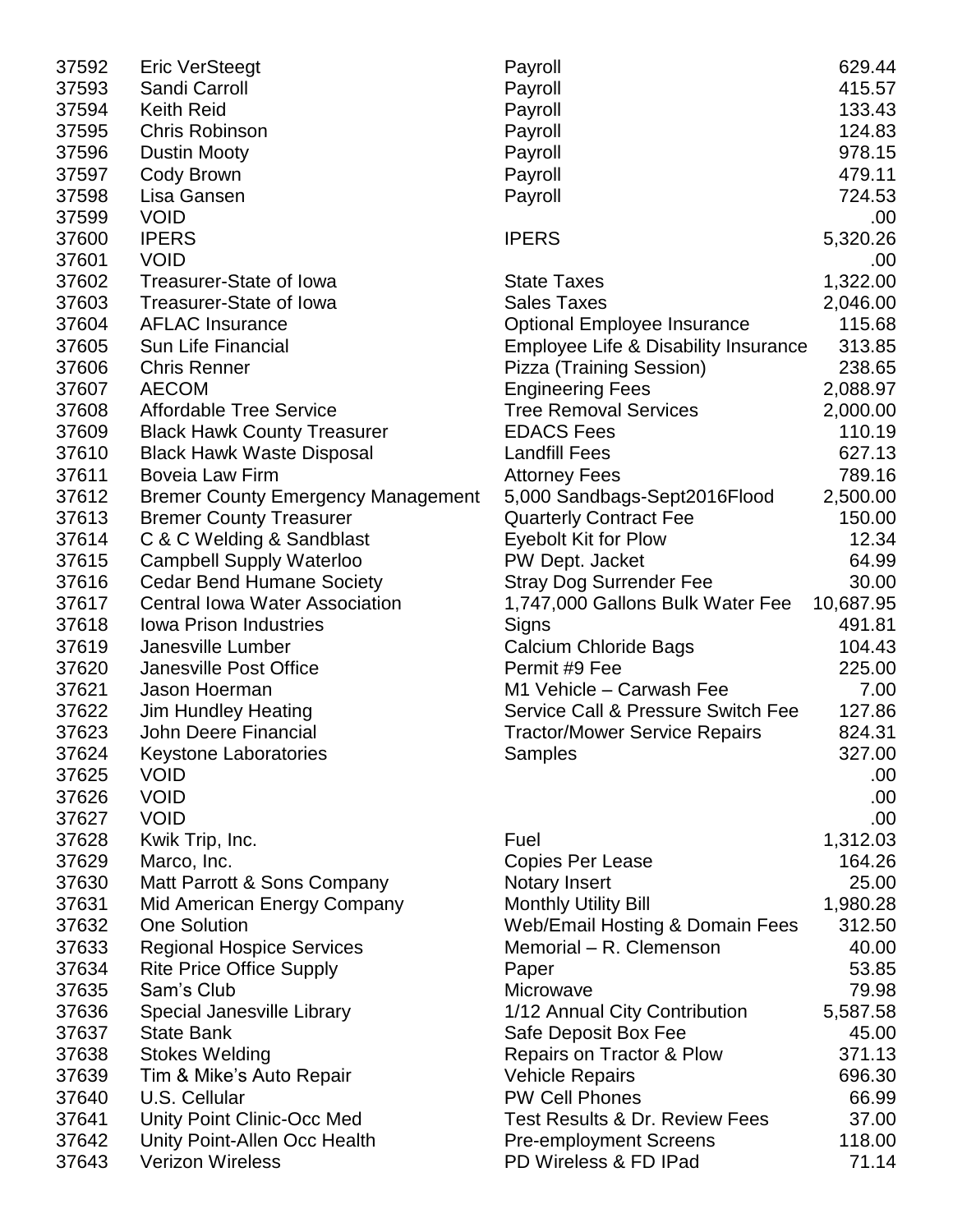| 37644   | <b>Wal-Mart</b>            | Misc. Supplies                | 145.24   |
|---------|----------------------------|-------------------------------|----------|
| 37645   | <b>Waverly Newspapers</b>  | <b>Publication Fees</b>       | 277.09   |
| 37646   | <b>Wertjes Uniforms</b>    | Vest, Shirt & Key Ring Button | 339.74   |
| 37647   | Windstream/Iowa Telecom    | <b>Telephone Service Fees</b> | 398.71   |
| 37648   | <b>Christine A. Murley</b> | Payroll                       | 1,391.61 |
| 37649   | <b>Randy Samec</b>         | Payroll                       | 1,272.21 |
| 37650   | <b>Beth Ann Miller</b>     | Payroll                       | 452.01   |
| 37651   | <b>Beth Ann Miller</b>     | Payroll                       | 2,861.30 |
| 37652   | Christa Kurtz              | Payroll                       | 659.18   |
| 37653   | Rebecca Wrage              | Payroll                       | 1,293.74 |
| 37654   | Karen Henriksen            | Payroll                       | 88.65    |
| 37655   | Jason Hildebrand           | Payroll                       | 152.78   |
| 37656   | <b>Eric VerSteegt</b>      | Payroll                       | 167.73   |
| 37657   | <b>Dustin Mooty</b>        | Payroll                       | 1,126.04 |
| 37658   | Cody Brown                 | Payroll                       | 285.87   |
| 37659   | Lisa Gansen                | Payroll                       | 612.79   |
| 37660   | Jason Hoerman              | Payroll                       | 920.52   |
| 3196350 | <b>EFTPS</b>               | <b>Payroll Taxes</b>          | 2,705.99 |
| 3196351 | <b>EFTPS</b>               | <b>Payroll Taxes</b>          | 3,379.95 |
| 3196352 | <b>EFTPS</b>               | <b>Payroll Taxes</b>          | 4,157.01 |

(Disbursements: General-\$33,562.39, Road Use-\$58,944.09, Special Events-\$.00, Summer Rec Program-\$153.82, First Responders-\$354.73, Volunteer Fire Dept.–\$1,163.22, Special Library- \$11,868.02, Park Expansion & Improvements-\$.00, Water & Sewer Improvements - \$2,088.97, Street/Bridge Maint & Improvement - \$.00, Barrick Road Bi/Ped Bridge Project-.00, Water- \$17,799.99, Sewer-\$5,925.75, Refuse-\$8,800.12, and Utility Deposits - \$.00 = \$140,661.10.)

RESOLUTION #1562 - A RESOLUTION ALLOWING CLAIMS FOR THE MONTH OF JANUARY 2017. BE IT RESOLVED BY THE CITY COUNCIL OF THE CITY OF JANESVILLE, IOWA that the foregoing claims be allowed as presented and warrants for the same be issued to the City Treasurer. BE IT FURTHER RESOLVED that the City Clerk is hereby authorized, empowered, and directed to draw and issue warrants on the respective funds and accounts. Resolved by Council Member Reid and seconded by Council Member Bettis to approve the bills as presented. Roll Call Vote: Ayes – Bettis, Robinson, Stapleton, and Reid. Nays – None. Absent – MacKay. Resolution approved and adopted this 9th day of January 2017.

ATTEST: \_\_\_\_\_\_\_\_\_\_\_\_\_\_\_\_\_\_\_\_\_\_\_\_\_\_\_\_\_ MAYOR: \_\_\_\_\_\_\_\_\_\_\_\_\_\_\_\_\_\_\_\_\_\_\_\_\_\_\_\_\_\_\_\_\_\_

Motion by Council Member Robinson and seconded by Council Member Reid approving to table the appointment to the Black Hawk E911 Board until an appointee can be determined and further to approve, as presented, the following remaining Consent Agenda items: December 5, 2016 City Council Proceedings, December 31, 2016 Budget & Treasurer Reports, appointment of Waylon Heiser to Janesville Planning & Zoning Commission for an additional five-year term expiring 1/22, appointment of John Hildebrand to Janesville Board of Adjustments for an additional five-year term expiring 1/22, and the appointment of Bron Umthum to Bremer County E911 Board for an additional one-year term expiring 1/18. Motion carried.

Public Works Director Wrage and Police Chief Samec presented their monthly and calendar year end reports to the Council.

Mark Durbahn, AECOM Engineer, presented a brief update on the status of the Barrick Road Water Main Extension & Improvement Project. The DNR's environmental review has been completed. The